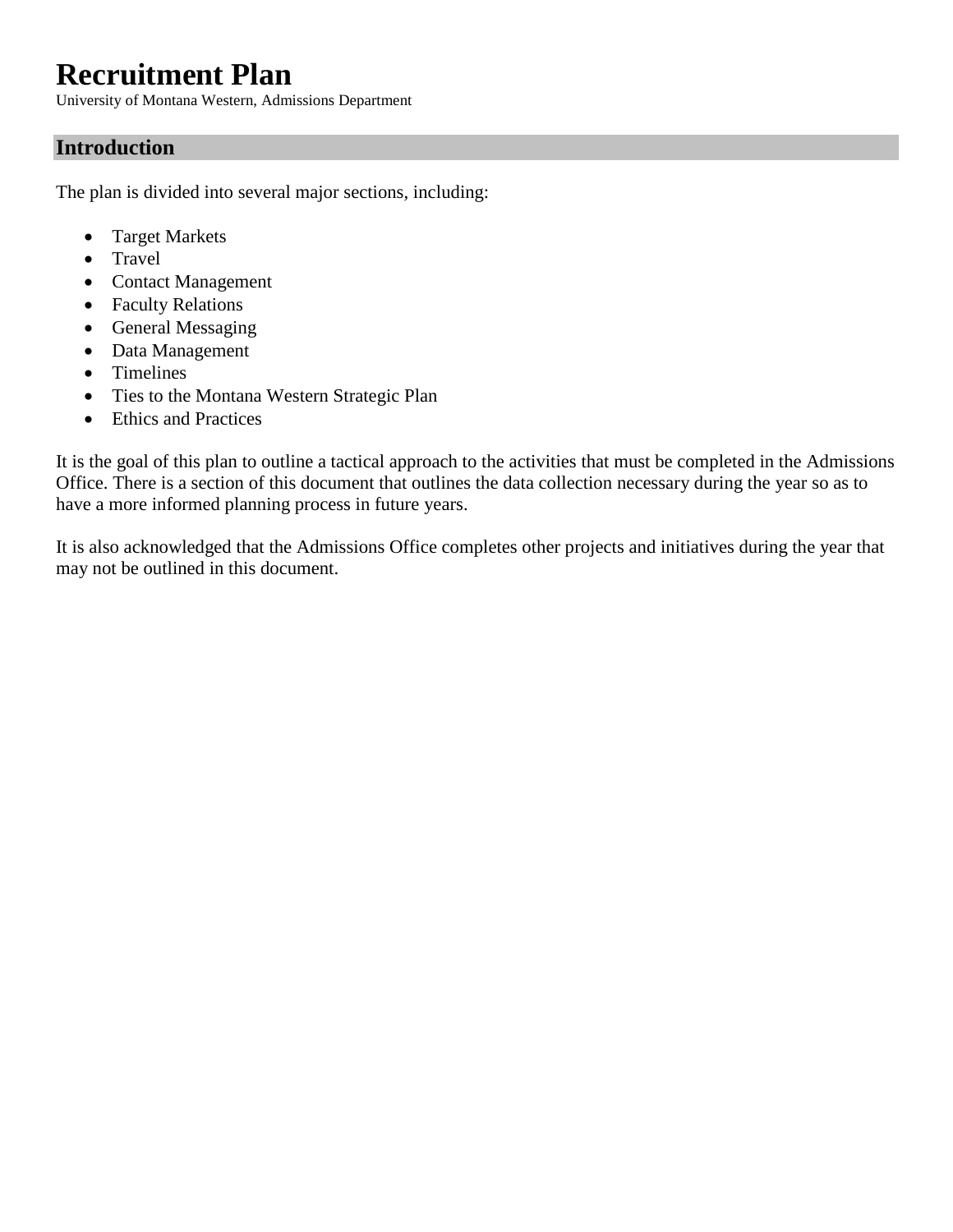# **Position Descriptions**

### **Admissions Director**

The Admissions Director will provide visionary leadership and planning as well as tactical assistance to the department and staff. Job qualifications include, but are not limited to:

- Comprehensive knowledge of recruitment strategies in a university setting
- Knowledge of how to manage customer/prospective student relations
- Budget, personnel, and data management skills
- Demonstrated ability to liaison with campus constituents
- Task-oriented management style

Responsibilities of the Director include, but are not limited to:

- Providing leadership and inclusive management to the Admissions team
- Developing/Analyzing recruiting data
- Developing/Prioritizing travel schedules
- Personal contact with each recruit to Montana Western
- Creating/Managing a welcoming, consistent and comprehensive campus visit experience for prospective students and their families
- Developing/Implementing customer response techniques
- Awarding WUE scholarships to new students
- Leading/Planning campus visitation days
- Monitoring/Updating the admissions webpages
- Maintaining/Promoting contacts with HS counselors and national organizations
- Working in a Banner Environment
- Initiating and adapting communication plans

# **Admissions Representatives**

Three recruiters, an Admissions Evaluator and an office manager provide support to the Admissions Department.

# **2 12-Month Admissions Reps (recruiters)**

- Travel within Montana
- Travel throughout WUE states plus Minnesota & Texas
- Visit daily/weekly with prospective students
- Conduct data gathering to be analyzed by the Director
- Facilitate relationships with prospective students
- Manage customer relations  $&$  e-recruiting, including:
	- o Distribution of Montana Western Printed Materials
	- o Personal contacts with each applicant to Montana Western
		- o Email recruiting efforts, such as a monthly Montana Western Admissions Newsletter, Twitter messaging, Instagram Messaging
		- o Interest Follow-up Letters from clubs (developing)
		- o Invitations to visit campus
		- o Post-application confirmations of attendance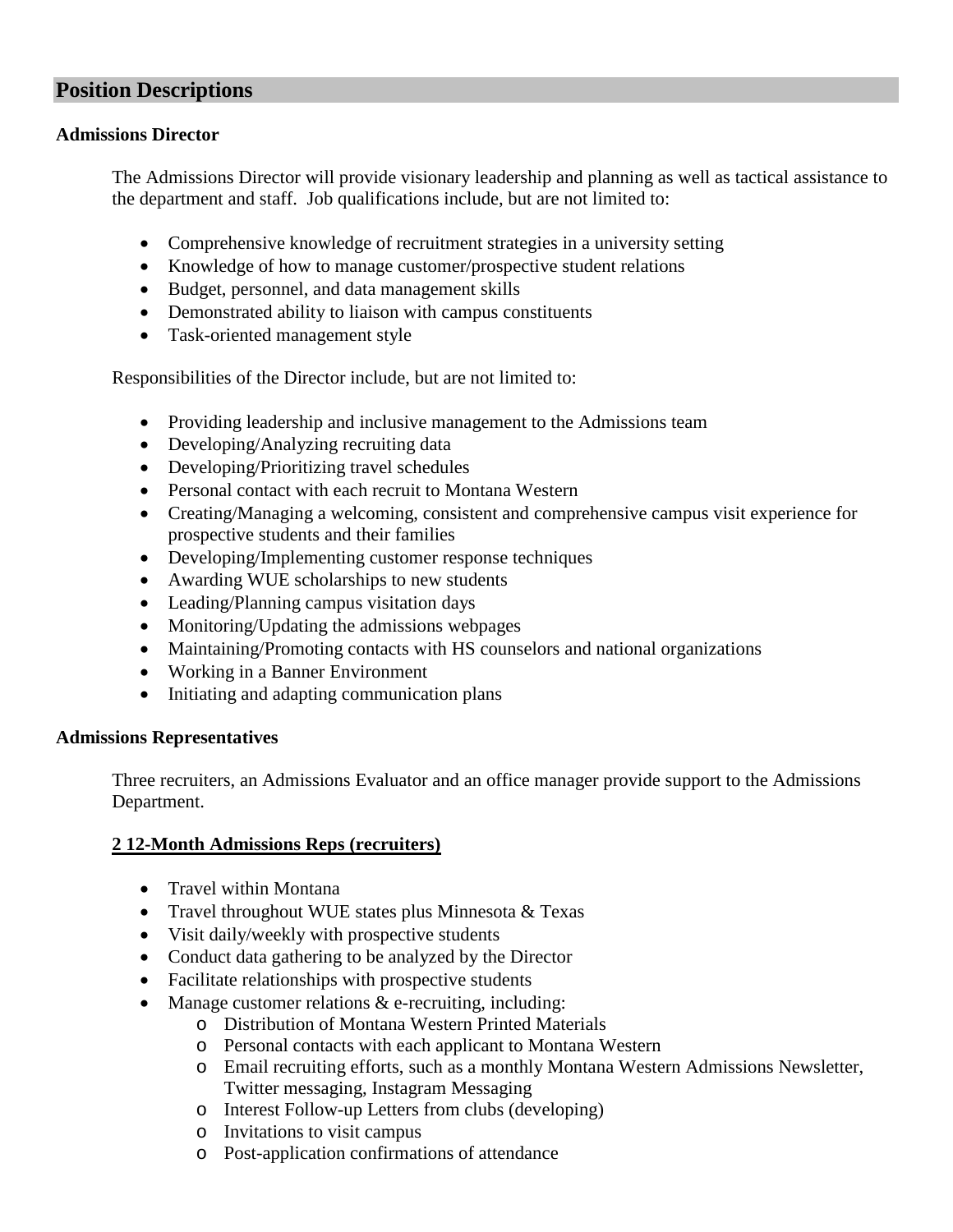- o Follow up on incomplete on-line applications
- o Admissions email responses
- o Shepherd late applicants through process
- o Maintain and update on-line application

### **1 Office Manager**

- Works as the campus operator
	- o Phone
	- o Email
- Campus visit coordinator
	- o Update faculty list
- Work Study Supervisor/Trainer
	- o 3 students
		- **Office Work**
		- Data Entry
		- Campus Training Manuals
			- Campus Tour
			- Data Entry
			- Office Work
- Process incoming and outgoing mail
- Oversee admissions budget
- Oversee recruitment inventory
- Oversee office supplies
- Articulation agreement liaison
- Oversee campus directory

# **Admissions Evaluator**

- Reviews and processes incoming applications
	- o New student applications
	- o Re-Admit applications
- Processes admission materials for student files
- Facilitates communication with prospective students
	- o Application communication plan
- Designated school official for international students
- Conduct data gathering to be analyzed by the Director
- Facilitate relationships with prospective students
- Work Study Supervisor/Trainer
	- o 1 student
- Facilitates timely review of transfer student transcripts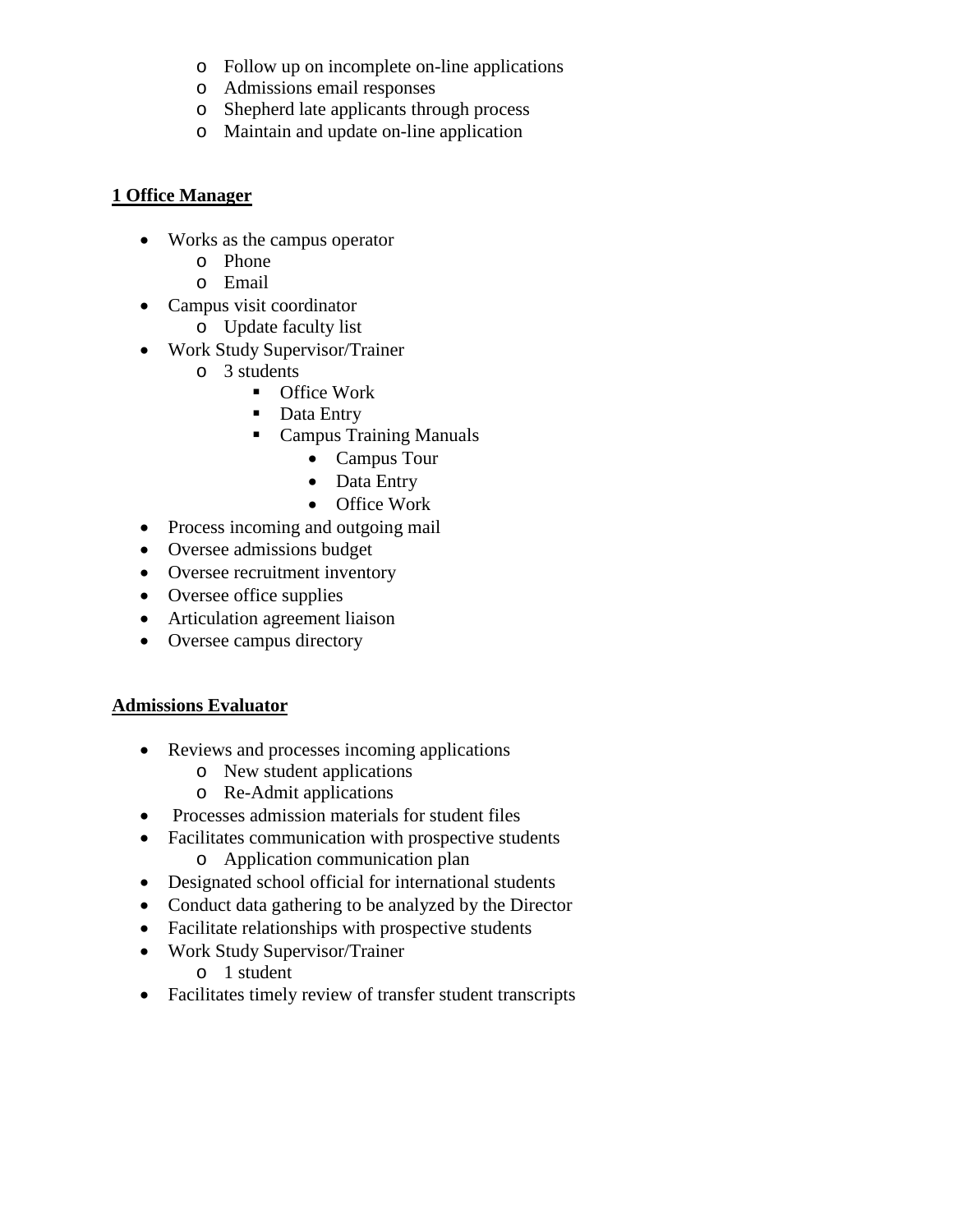# **Target Markets**

The Admissions Office targets students from specific states most importantly Montana. In addition students from WUE states are targeted as well as states that show potential or high yield.

### **The Traditional Student**

The majority of our recruiting efforts are focused on the traditional pre-college student, i.e., the student that is a junior or senior in high school. The travel we have designed, the messages that accompany our recruiting, and the focus of our resources are on this population.

#### **The Non-Traditional/Transfer Student**

Non-traditional students can include transfer students, students over the age of 21, students who have family, students who have full-time work commitments, etc.

Relationships with the Montana 2 year colleges are being nurtured and a strategy is in place to go to these campuses and meet with students who wish to transfer to UMW. Academic advising staff and admissions representatives have teamed up to visit campuses and do in person transcript evaluation and help with the file transmittal process.

The admissions staff has participated in transfer college fairs in California, Idaho, Texas, Nevada, Wyoming and Colorado. These fairs are hit and miss. Transfer college fairs will continue to be a part of the recruitment strategy.

There is not currently a formal plan in place to recruit non-traditional students who are not transfer students.

#### **The Diverse Student**

Montana Western recognizes that ethnic diversity in Montana, with the exception of Native American students, is limited. As well, the largest population of ethnic students on campus are athletes.

As such, Admissions has a desire to focus attention on continuing to develop these populations. Over the past 3-5 years we have worked diligently and consistently to try to grow a more diverse student population. We have added numerous college fairs and high school visits in both northern and southern California as well as adding fairs and visits to Alaska and Hawaii. Furthermore, UMW has participated in the Montana Tribal College Fair circuit since its inception in 2007.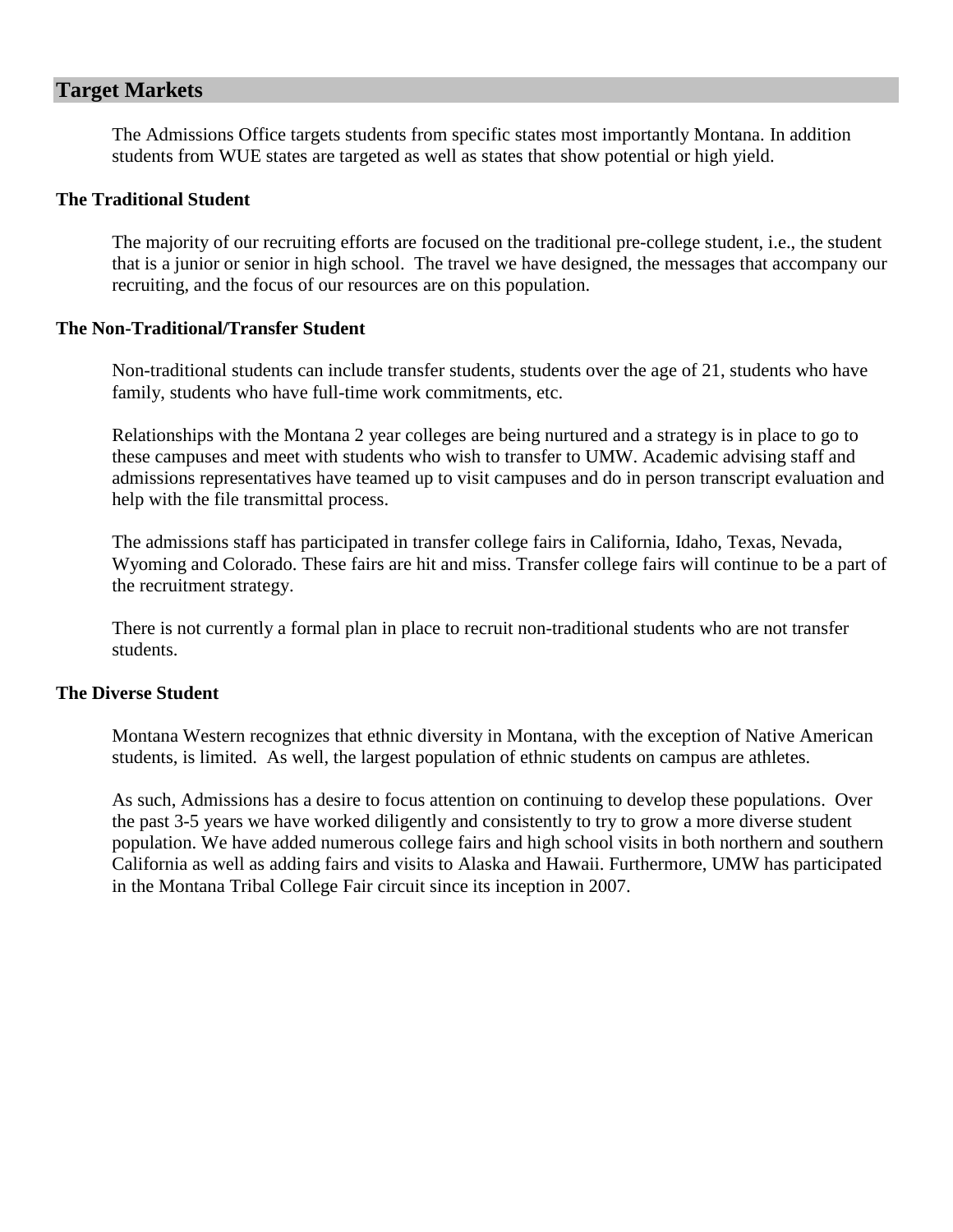# **Travel**

- **High School Visits**. HSV's involve an admissions representative contacting each high school and setting up some time to visit with the college counselor and any interested students at that high school. It is time and travel intensive.
- **High School Counselor Connections**. Our goal is to make a personal connection with high school counselors around the state by visiting high schools and sending information and material about Montana Western.
- **College Fairs**. These fairs are often sponsored by NACAC (National Association of College Admissions Counselors) or regional chapters of the national organization. They involve having a representative staff a table during the fair and visiting with students that stop by. This is a high exposure activity which is less time intensive than visiting multiple area high schools.
- **Alumni Connections**. This is a developing recruitment strategy that involves setting up events for alumni in particular regions so as to share the latest news and recruiting efforts with them. In turn, it is hoped that they take that information back to their areas. These events would be coordinated in conjunction with Alumni Affairs.

We will deliver a consistent **message** to each state during recruiting creating a broader understanding of the brand of Montana Western. That message is:

*"The University of Montana Western is the most innovative public university in the US. Through our block scheduling program (Experience One) our students experience the curriculum with hands on learning, research, exploration, field study and application of knowledge and skills in every class they take. Our award winning faculty have been named the best in their fields every year over the past 5 years. All this while remaining a best value in the West with affordable tuition for both in-state and out-of-state students."*

All of these travel plans will be designed by the recruiters. Designs should include travel timelines, locations, and costs.

# **MONTANA**

HSV: Representatives should attempt to visit every feeder school (those that supply a healthy number of students to us each year) and to visit at least half of the schools that provide only 1-2 students to us each year. If time permits, more schools can be visited. We also support current student home to visit their home high schools over holiday break in a program called "Home for the Holidays".

FAIRS: UMW attends the entire MPSEOC circuit and counselor update in the Fall and the full Tribal College Circuit in the Spring.

### **WYOMING**

HSV: The cost of attending a Wyoming university does not make this an ideal market. We will therefore not do HSV's

FAIRS: We attend one to two weeks of HS and transfer fairs around WY.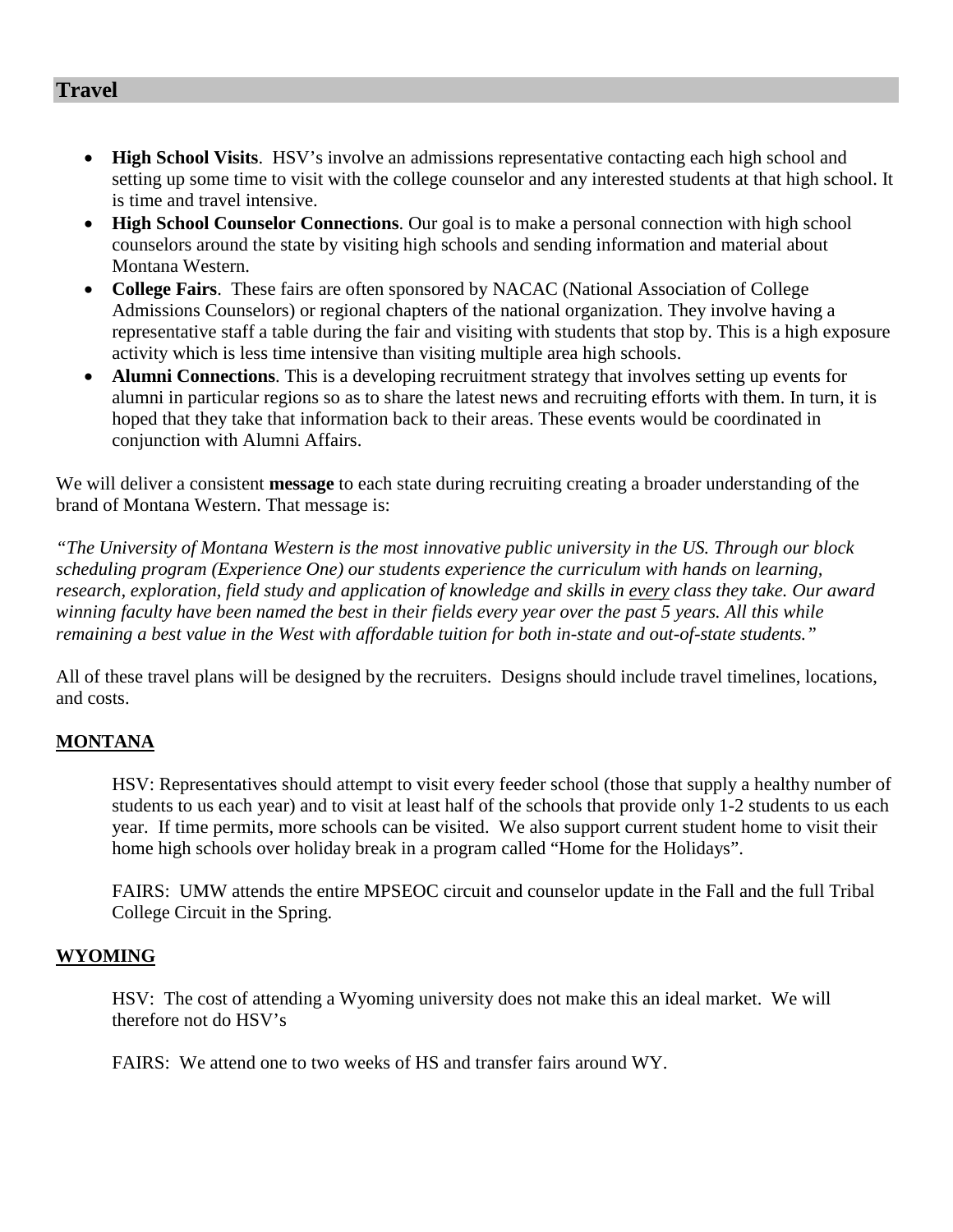# **IDAHO**

HSV: ID is a major market. We do a variety of HSV's, in rural and smaller city areas.

FAIRS: We attend all of the ID fairs.

#### **WASHINGTON**

HSV: If time allows, we engage in HSV's.

FAIRS: We attend all NACAC and PNACAC Fairs plus we do a smattering of WA college fairs in most rural areas.

#### **OREGON**

HSV: If time allows, we engage in HSV's.

FAIRS: We attend all NACAC and PNACAC Fairs plus others if the schedule permits.

### **HAWAII**

HSV: We visit 15-20 high schools each fall if budget allows.

FAIRS: We attend the NACAC fair in the fall.

#### **ALASKA**

HSV: We do not currently do HSV in Alaska.

FAIRS: We attend the Fairbanks & Anchorage CF. We are looking to expand to other areas.

### **CALIFORNIA**

HSV: We do a variety of HSVs in Southern California and plan to spend some time in Northern California in the next recruitment cycle.

FAIRS: We attend a wide range of CF in northern & Southern CA

#### **UTAH**

HSV: We do not currently do HSV in Utah.

FAIRS: UT has closed all but 1 college fair to out of state colleges. We attend the fair in SLC.

#### **NEVADA**

HSV: If time allows, we engage in HSV's.

FAIRS: Las Vegas, Reno, and northern Nevada.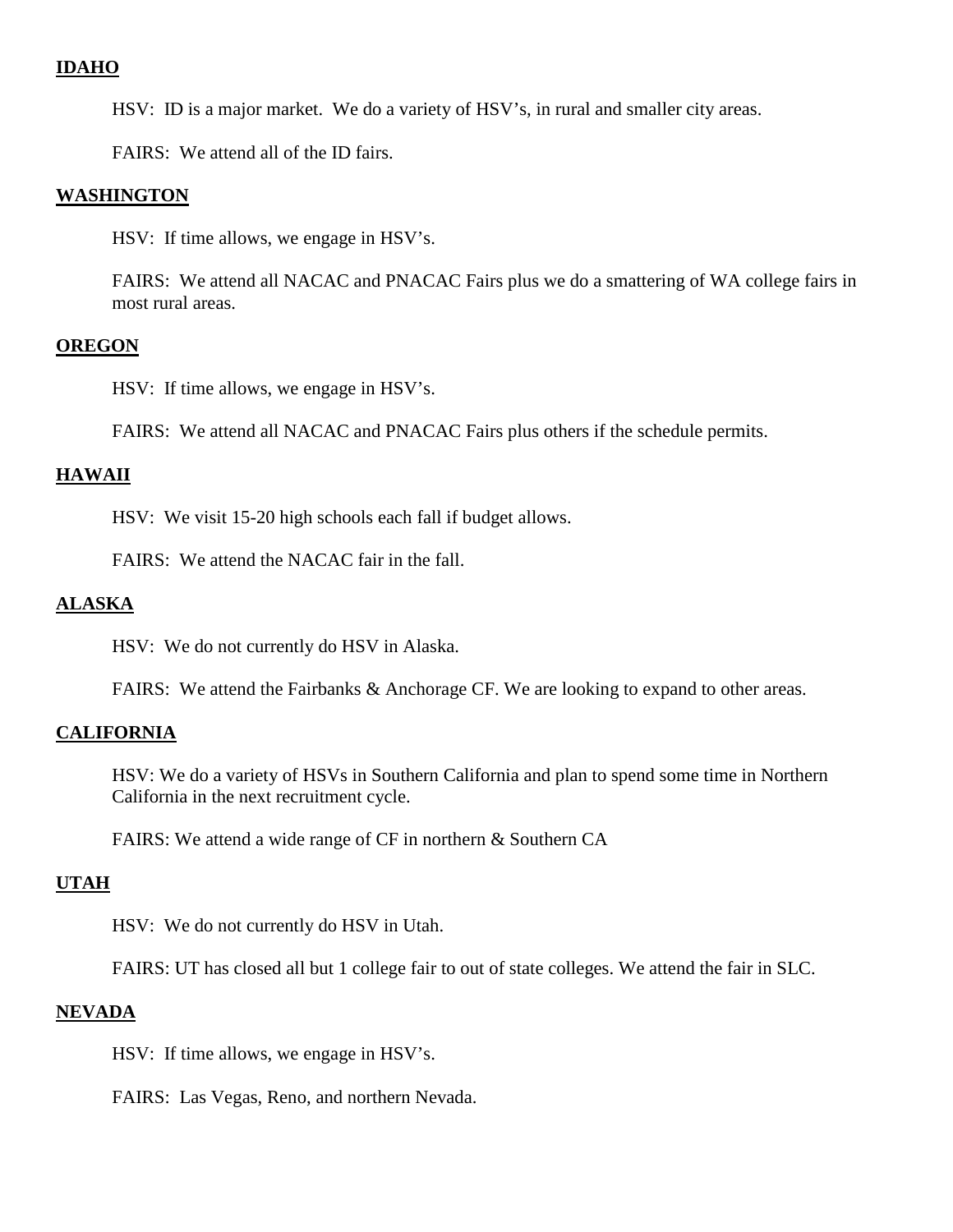### **MINNESTOA**

HSV: We do not currently do HSV in Minnesota.

FAIRS: We attend a range of fairs in and around Minneapolis in both the Fall and the Spring.

### **TEXAS**

HSV: We currently do not attend HSV in Texas.

FAIRS: We attend a range of fairs in and around Houston, Dallas & Austin if budget allows.

### **OHIO**

HSV: We currently do not attend HSV in Texas.

FAIRS: We attend the fall NACAC fair in Cincinnati.

#### **INDIANA**

HSV: We currently do not attend HSV in Indiana.

FAIRS: We attend the fall NACAC fair if resources allow.

#### **ILLINOIS**

HSV: We currently do not attend high school visits in Illinois.

FAIRS: We attend the fall NACAC fair.

#### **WISCONSIN**

HSV: We currently do not attend HSV.

FAIRS: We attend the fall NACAC fair.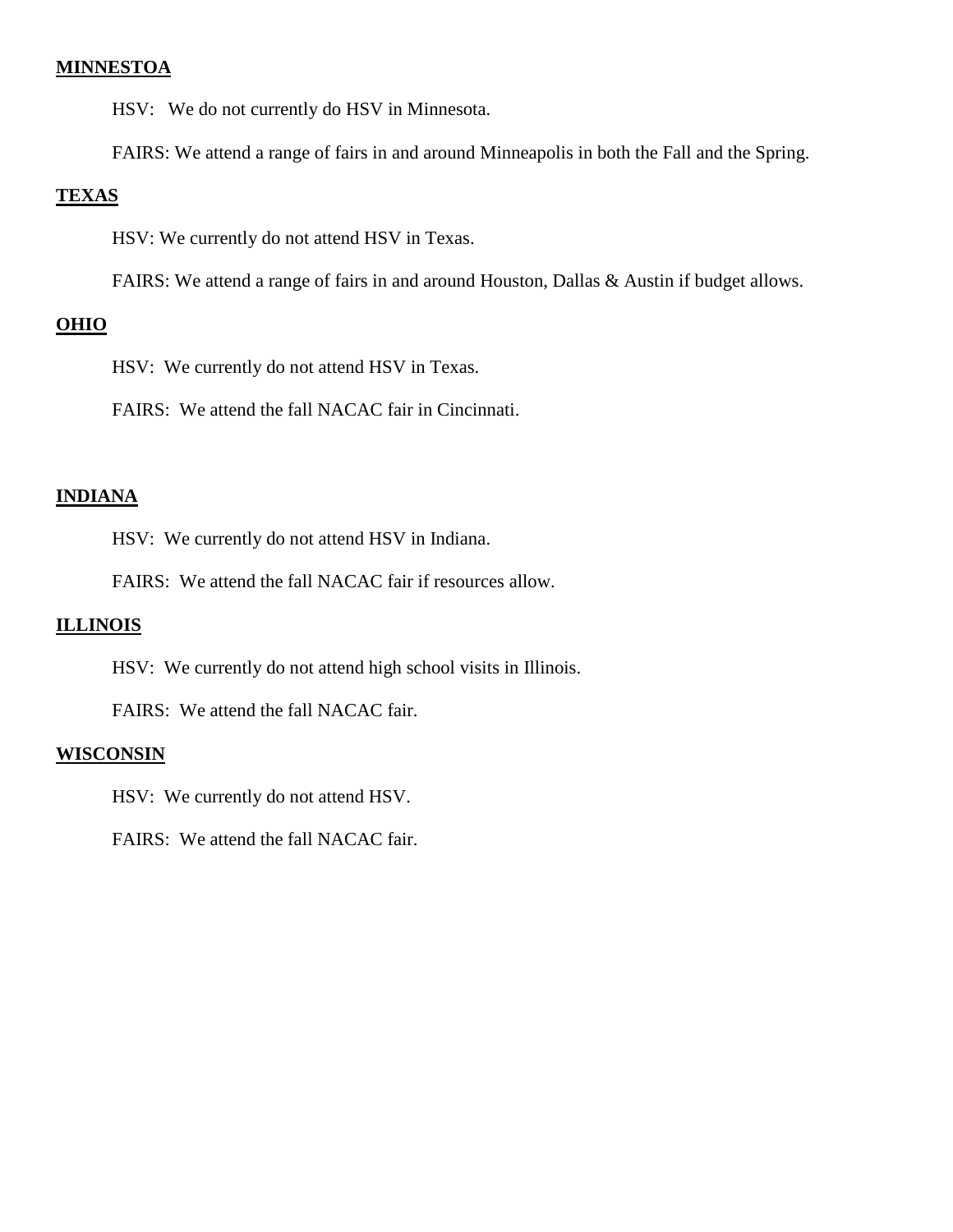# **Contact Management**

Contact Management refers to the process involved in furthering a student's decision to apply and enroll to Montana Western. Once a prospective student shows an interest in Montana Western they enter our database driven communication plan. This communication plan is automated and is run out through a Banner process managed by the Admissions Director.

# **RECRUIT COMMUNICATION PLAN**

- Step 1: First Contact. This contact may be through a phone or email inquiry, a campus visit, a "drop-in", a meeting with a recruiter in the field, or other method of inquiry. The student provides us with their contact information through an inquiry card, a college fair scanner, Web Request, or an additional process. We then enter that student's information into Banner as an inquiry/recruit.
- Step 2: New Communication Plan Brochure (REC NEW). Once a student has been entered into Banner they will receive this brochure ASAP. This brochure is sent weekly to students who are in a prime term (upcoming fall and spring term) and monthly to students who are in the pre-prime (future fall and spring terms) term. This mailer introduces the student to UMW highlights 6 unique aspects of the university.
- Step 3: Recruit  $1<sup>st</sup>$  Letter (REC  $1<sup>st</sup>$ ). For students that are in the prime term they will receive this letter one week after the REC NEW letter. This letter identifies actions that the student needs to be taking in order to enroll for upcoming term.
- Step 4: "Your Future is Waiting" Rack Card. For students that are in the prime term they will receive this letter one week after the REC  $1<sup>st</sup>$  letter. This communication has more information on UMW and entourages the student to complete an online application.
- Step 5: Faculty Information. For students that are in the prime term they will receive this letter one week after the Your Future is Waiting Rack Card. This is a letter from the department chair introducing students to their desired area of student. We currently have letters for all departments except NH and art. For undecided students and students in NH and art we mail a rack card that highlights Montana Western's location.

The purpose of the recruit communication plan is to drive the inquiry/recruit to submit an application for admission. Once a student has applied to UMW they are taken out of the Recruit Communication Plan and they are added to the Applicant Communication Plan. If a student does not apply they will receive continued monthly communication driving them to do so.

# **APPLICANT COMMUNICATION PLAN**

- Step 1: Application Letter and Personal Contact. Once a recruit/inquiry applies they are sent a letter notifying them that we have received their application and identifies information that we still need to complete their file. During this time an Admissions Representative will contact the applicant by phone. The rep will thank the student for applying, inform them of the admissions process, timeline, and be the point of contact for them.
- Step 2: Current Student Letter. This letter is sent out one week after the student applies. It is a letter from one of our current students welcoming the applicant to Montana Western. The letter also highlights why the current student chose UMW and his/her experience here.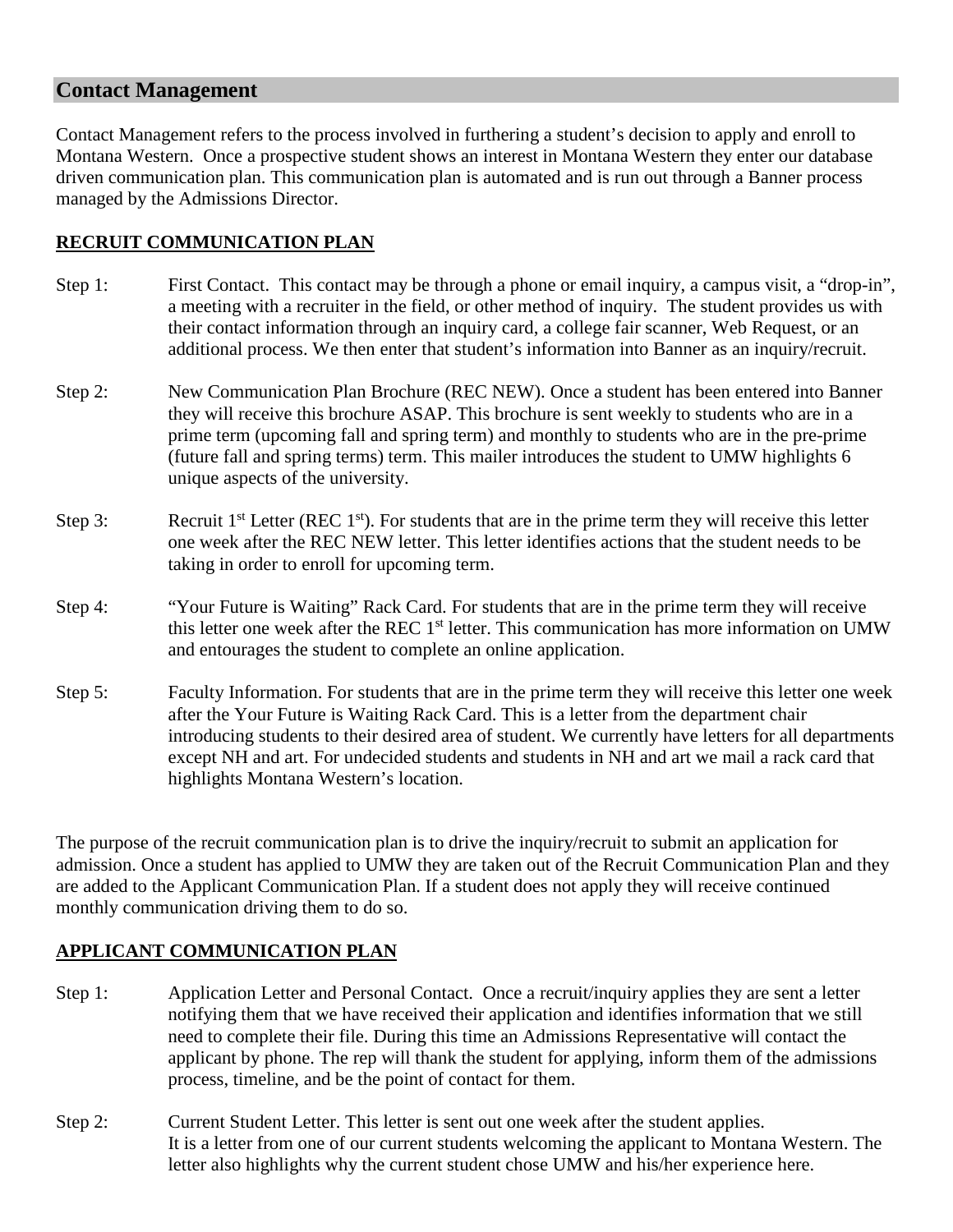| Step $3:$ | Parent Letter (in development). Sent to the parent or guardian of first time traditional freshmen |
|-----------|---------------------------------------------------------------------------------------------------|
|           | students one week after they receive the Current Student Letter. The letter highlights the parent |
|           | experience in the college selection process and mentions the benefits of Montana Western.         |
|           |                                                                                                   |

- Step 4: Application Post Card. Once a student sends in information for their admissions file but it does not change their status we send a post card notifying the student of the items received and what we still need to complete their file.
- Step 5: Acceptance Letter. Once a student has sent in enough information an admissions decision is made and we send an acceptance letter. There are 3 versions of this letter. One admits a student into a 2 year program, one provisionally admits a student into a 4 year program, and one fully admits a student into the university.
- Step 6: Fully Admitted Letter. This letter is sent once we have all final and official documentation for the applicants admissions file.

The purpose of the Applicant Communication Plan is to aid the applicant through the admissions process and increase yield from applied to enrolled. We are always looking for ways to improve our Database Driven Communication Plan.

In addition to the Database Drive Communication Plan we have a monthly communication plan wherein students receive time sensitive information from UMW depending on their status as an applicant or recruit, their term of entry, and time of year. We use several different forms of contact management for this process.

Traditional Mail: Campus visit brochures, ACT direct mailer, letters about admissions status and recruitment, scholarship information, information regarding the student's next steps for enrollment, Bulldog Bound and XDAY invitations, WUE information, Happy New Year postcard, birthday postcard, graduation postcard, and counselor packets.

Email: Monthly emails that highlight our general message and benefits of UMW, information informing applicants of missing items admissions material, email regarding admissions status and recruitment, scholarship information, and Bulldog Bound and XDAY information.

Phone: Calls are made to every applicant thanking them for applying and providing support, Operation Shepherd is a call campaign to shepherd in applicants who are more likely to enroll, and calls are made to all students who do not complete an online application.

There are some longer term contact management strategies that need to be considered. These include developing an online Virtual Tour, and an online portal where students can check on their application status.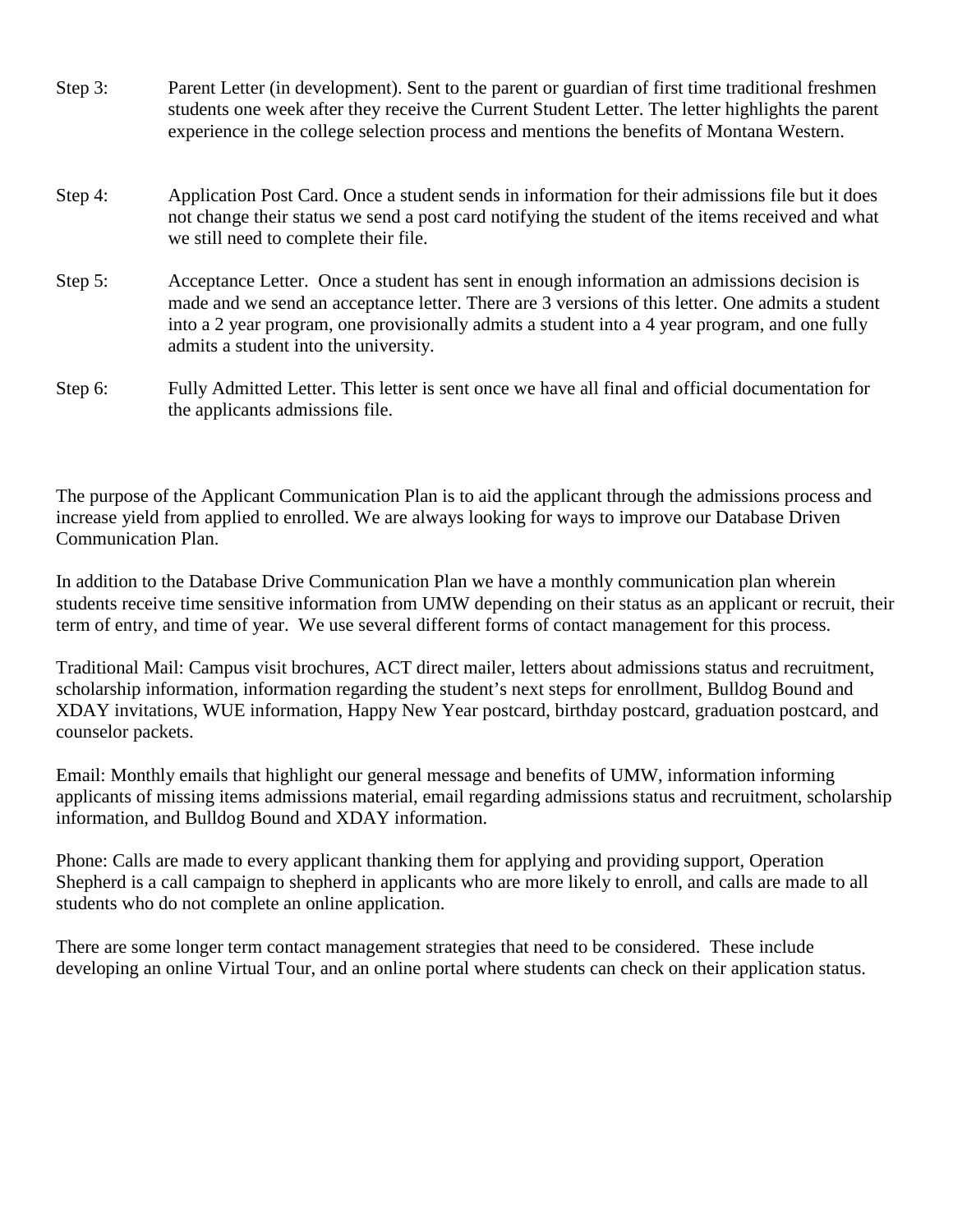# **Faculty Relations**

It is widely acknowledged that the more participation from faculty in the recruitment process, the more successful Montana Western will be at attracting students. We are looking to implement the following strategies for the upcoming recruitment cycle.

### **Faculty Meetings**

The Admissions Director should request time with the Director of Student Success and Department Chairs to visit with the Admissions Staff before each recruitment year. The benefits of this meeting would be to update the Admissions Staff on degree and career options to better recruit new students.

### **Departmental Input**

The Admissions Director should solicit from each department the messages that they would like the admissions staff to convey to potential students about their program. It would be helpful if the departments could furnish a list of potential careers associated with their degree.

### **Designing Active Recruitment Strategies and Material**

Many faculty have expressed interest in becoming more active with the Admissions Department in recruiting efforts. With faculty input, the Admissions Director should collaboratively design such opportunities. Furthermore, the Admissions Director should work with Department Chairs to design materials that highlight specific programs.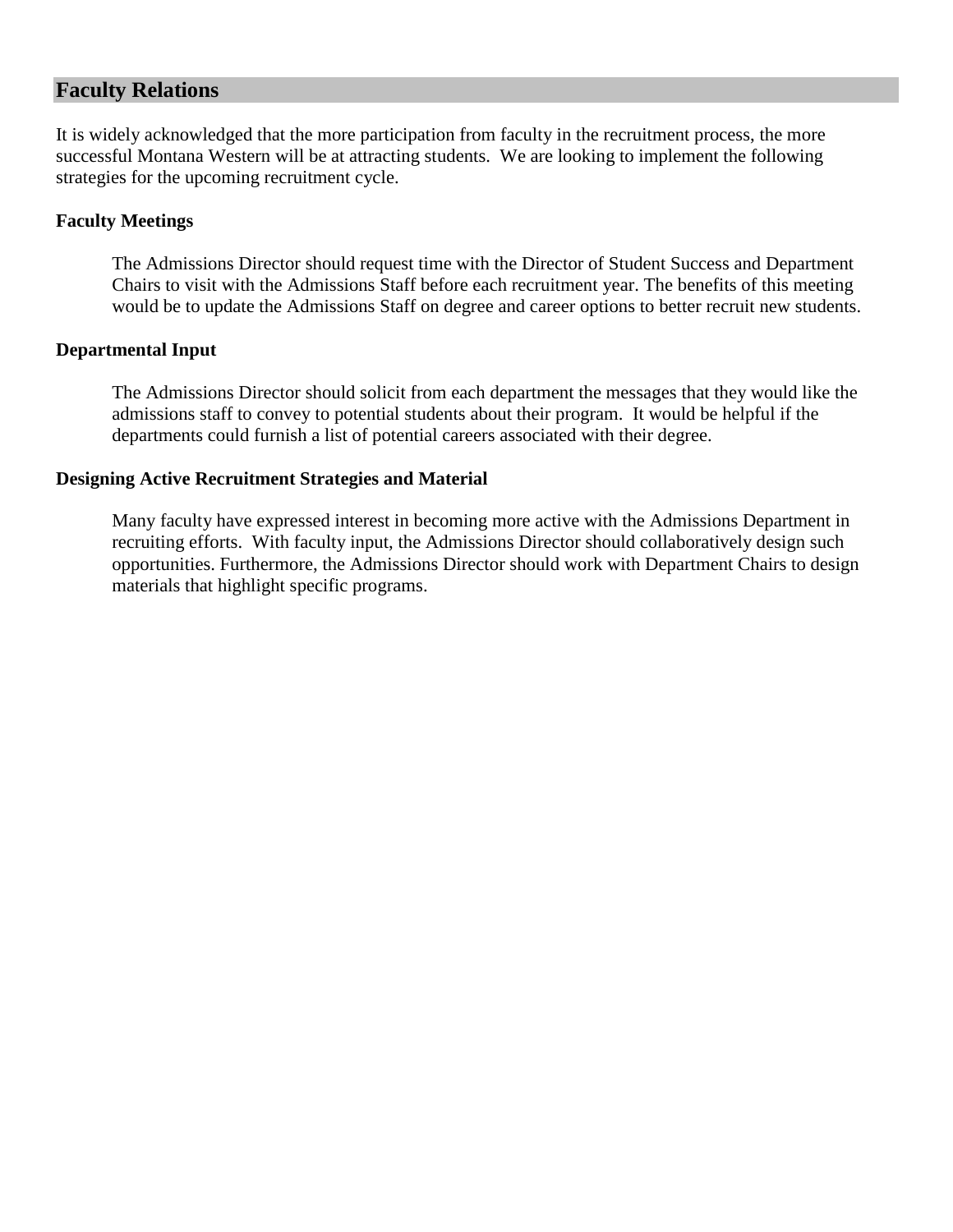# **General Messaging**

Beyond specific messaging determined for each department (as outlined in the Faculty Relations section) and each state (as outlined in the Travel section), there are five general themes that Admissions will use in recruiting each year. These are influenced by the marketing initiatives developed by the Marketing Director and briefs as to the components of these messages will be developed and delivered by Marketing to Admissions.

### **Experience One**

This makes us unique. Admissions staff should emphasize experiential learning, one-class-at-a-time, hands-on experiences, and individual attention by faculty.

### **Visually Stunning Environment**

Admissions staff should emphasize specific aspects of our natural environment and location.

### **"All About Fit"**

Determining the needs of the student first, and then tapping into the specific reason why Montana Western fits their needs is the first recruitment strategy recruiters should employ. This means spending some time with a student determining the right program for them and if our environment is the right type for them. As well, all applicants from WUE states must be informed that they are eligible for the scholarship if they attend. This helps encourage students that Montana Western is a financial "fit" for them.

# **Quality Faculty**

Admissions staff should highlight our award winning faculty and the personalized attention that students receive.

### **Affordability**

Montana Western is the most affordable 4 year university in the state of Montana and one of the most affordable in the west. With our university scholarships, like the WUE, we are often the most affordable school for out of state students as well.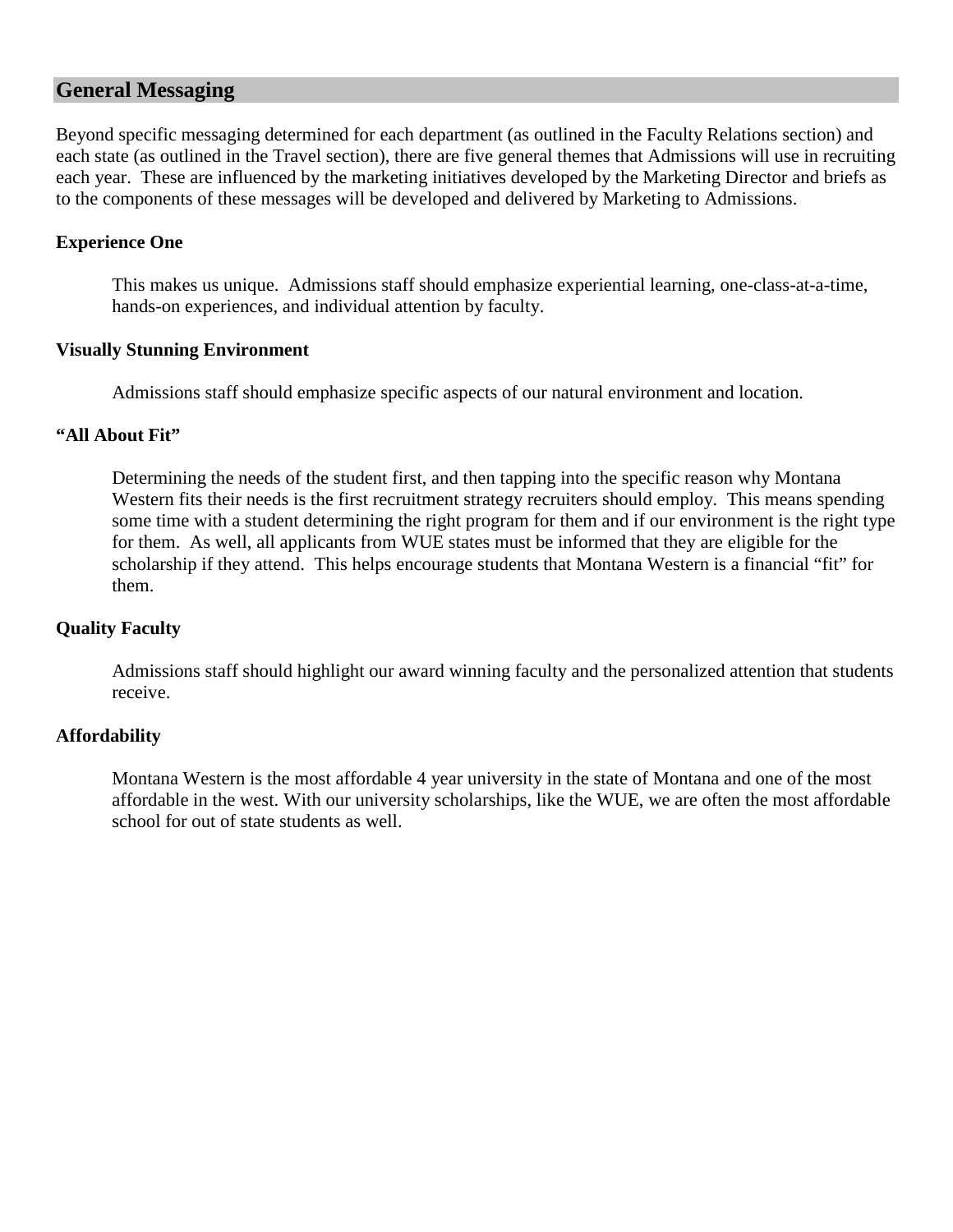# **Data Management**

There is a consensus that data must drive our recruitment planning. The importance of a relationship with the Registrar's Office is crucial to obtain recruitment data. This section articulates the needs of the Admissions Office and what data should be collected throughout the years for each recruitment cycle.

# **Data Needed (Student Profile)**

- Transfer students
	- o Where do they transfer from?
	- o What programs are they in?
	- o How many students are graduating?
	- o What is our transfer student funnel?
- Traditional Students
	- o What state do they come from?
	- o What major (as a function of their state) do they choose?
	- o What is the retention of first year students overall and by program (as a function of academic achievement)?
	- o What is the admissions profile of each incoming class and of our graduating students (as a function of academic achievement)?
	- o How many students are graduating?
	- o What is our traditional student funnel?
- Contacts
	- o How do students learn about Montana Western?
	- o What is the first contact with recruits and applicants?
	- o What contact has the highest yield?
	- o How many first contacts result in applications being sent in?
	- o How many first contacts result in a student enrolling?
	- o What are the most common contacts we make?
	- o How many contacts made at out-of-state functions result in an applied and/or enrolled student?
- Travel
	- o What was the cost of the travel to each state (as a function of the number of students enrolled from that state)?
	- o Break down of applicants and enrolled student by state.
	- o What are the high school enrollment rates for specific states?
	- o Montana Western students from out-of-state should be polled to determine what drew them to Montana Western, what messages were important, and why they committed to Montana Western.
- **Graduation** 
	- o What are our graduation rates?
	- o What are the placement rates of programs?
	- o What are our successful graduates doing?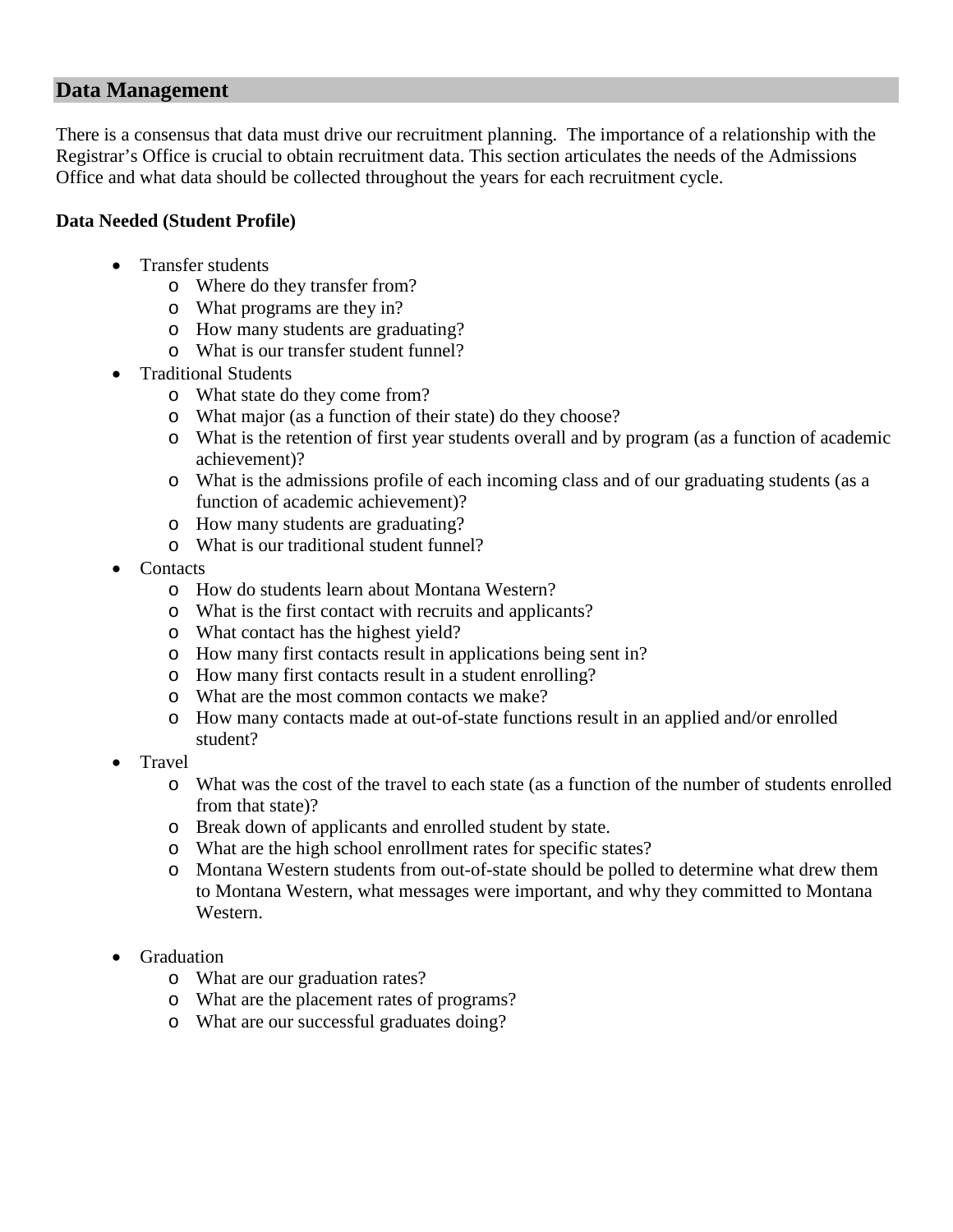# **Timelines**

### **Fall Activities**

- High School Visits, Round One (HS Seniors)
- College Fairs
- Start Communication Plan for Prime Spring and Fall Terms
- Information to HS Counselors
- Information to MPSEOC and participation in the Counselor Update
- Contact Management
- Fall Campus Visitation Day (may explore for future terms)
- Phoning to Prospects. Operation Shepherd.
- Begin Data Gathering
- Home for the Holidays
- Faculty Relations

# **Spring Activities**

- College Fairs
- High School Visits, Round Two (HS Juniors & Seniors)
- Visit to MUS 2 Year Schools
- Scholarship Process
- Spring Campus Visitation Day (s)
- Spring Bulldog Bound Event
- Spring Phoning. Operation Shepherd
- Continue Prime Fall Communication Plan
- Continue Data Gathering

# **Summer**

- Continue follow-up with students
- Engage in review of Admissions publications
- Plan Travel
- Bulldog Bound
- Orientation
- Summer Phoning. Operation Shepherd
- Continue Prime Fall Communication Plan
- Faculty Relations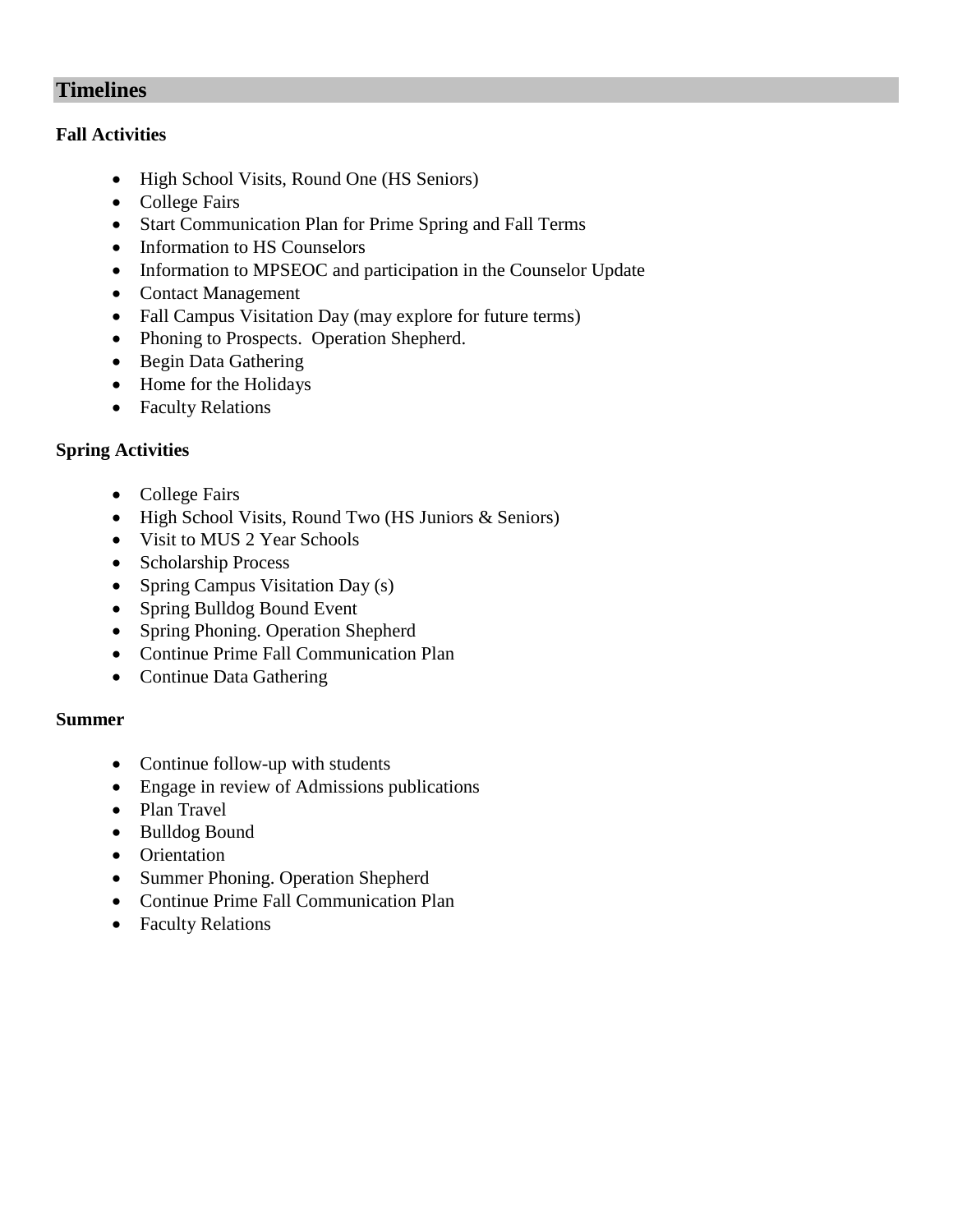# **Ties to the Montana Western Strategic Plan**

This Recruitment Plan has distinct ties to the Montana Western Strategic Plan found at:

<http://www.umwestern.edu/images/stratplan020314.pdf>

In summary, the Recruitment Plan was developed with consideration of the following:

### **Missions Statement**

The University of Montana Western provides innovative interdisciplinary education through experiential learning that combines theory and practice. Montana Western serves citizens of all ages with its academic, community service, and lifelong learning programs. As part of the global community, Montana Western encourages diversity, international awareness, environmental responsibility and mastery of technology as a gateway to the world.

### **Vision Statement**

The University of Montana Western transforms students and its greater community through experiential teaching and civic, environmental and multicultural engagement. Students learn by engaging in the authentic practices of a discipline under the expert guidance of faculty members. Student success is maximized by providing the means for each student to identify and achieve their educational goals.

### **NWCCU Core Themes**

The following Core Themes were developed to meet the requirements of the Northwest Commission on Colleges and Universities. Most of the goals and objectives found in this plan are closely related to these Core Themes.

- 1. Continuously improve undergraduate education and experiential learning.
- 2. Maximize campus-wide support for student success and completion.
- 3. Foster responsible campus efficiency and stewardship of resources.

Additionally this plan was developed with the following priorities and goals in mind:

# **PRIORITY ONE: Encourage academic excellence and innovation.**

- GOAL 1B: Enhance and promote experiential teaching and learning across the curriculum.
- GOAL 1D: Promote and support academic innovation and an entrepreneurial spirit among students, faculty and staff.
- GOAL 1E: Deliver high-quality, innovative experiential education to the new generation of digital learners by anticipating and delivering the technology needs of the future.

# **PRIORITY TWO: Develop, strengthen and expand creative co-curricular programs and campus collaborations to promote student learning, development, retention and success.**

- GOAL 2C: Coordinate programming that explores issues of personal health and safety, decisionmaking, and social responsibility for students, faculty and staff through collaborations across the university community.
- GOAL 2E: Demonstrate the power of experiential education by achieving greater student success than comparator institutions.